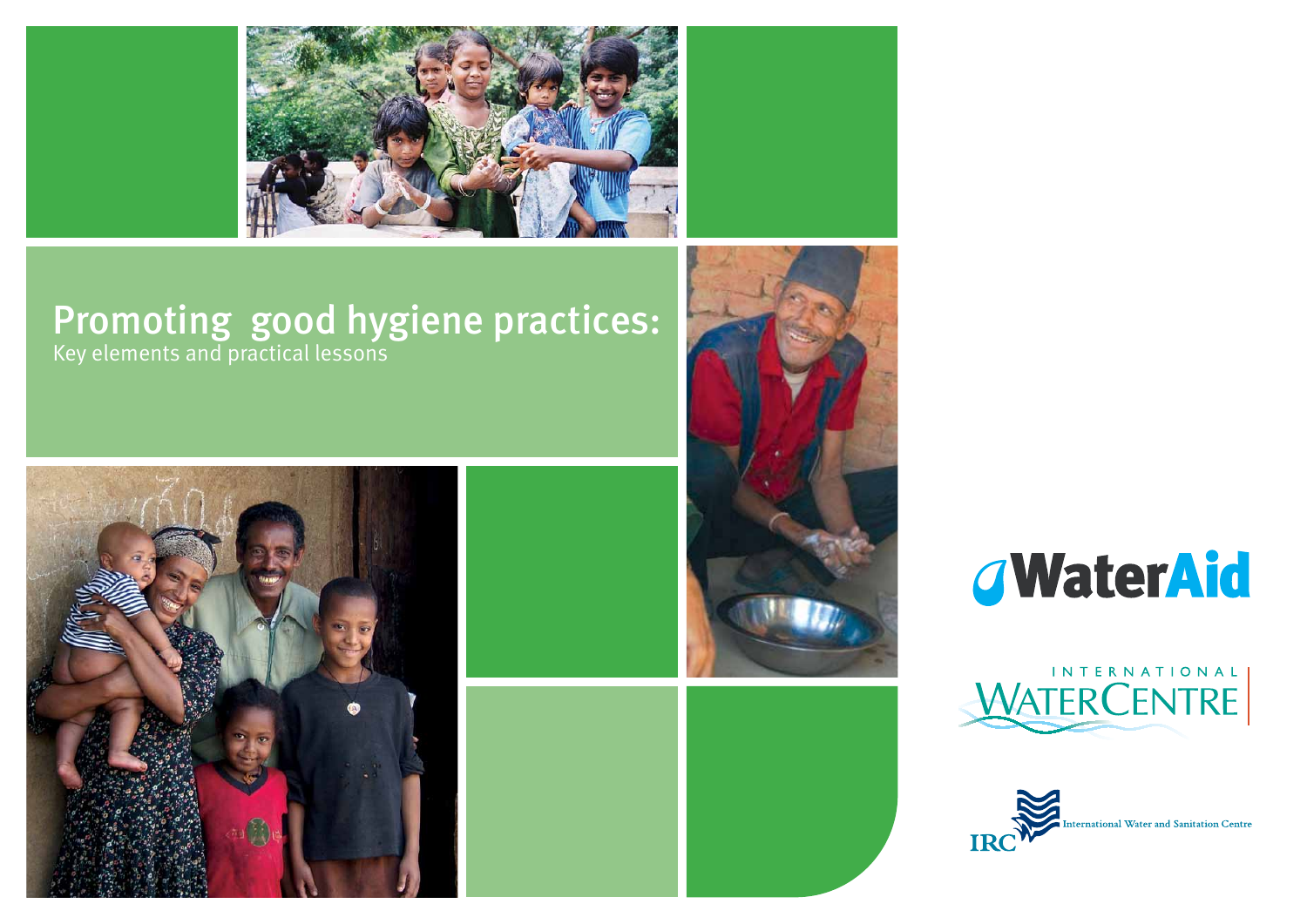### **A joint publication:**

## **WaterAid**

### **WaterAid – water for life**

The international NGO dedicated exclusively to the provision of safe domestic water, sanitation and hygiene education to the world's poorest people.

www.wateraid.org.au

International Water and Sanitation Centre

### **IRC International Water and Sanitation Centre – bridging the knowledge gap and joint learning with partners for improved, low-cost water supply, sanitation and hygiene in developing countries**

Since its foundation in 1968, the IRC International Water and Sanitation Centre has facilitated the sharing, promotion and use of knowledge so that governments, professionals and organisations can better support poor men, women and children in developing countries to obtain water and sanitation services they will use and maintain.

www.irc.nl

# **WATERCENTRE**

#### **International WaterCentre – water leadership for the future**

The International WaterCentre (IWC) is dedicated to providing the most advanced education and training, applied research and expert services to develop capacity and promote whole-of-water cycle approaches to integrated water management around the world.

www.watercentre.org

#### **Acknowledgements**

This compilation was drawn together by Kathy Shordt (indpendent consultant), James Wicken (WaterAid) and Carmen Da Silva Wells (IRC International Water and Sanitation Centre) and design and layout was done by the International WaterCentre. The compilation draws heavily on earlier work by Jan Parry (independent consultant) and Diane Cousineau (International WaterCentre). Christine Sijbesma (IRC International Water and Sanitation Centre) provided guidance and support.

A special acknowledgement to all contributing authors, who generously gave their time to prepare, edit and improve the case studies, and whose insights and experiences have contributed to the body of knowledge on hygiene promotion. IRC gratefully acknowledges the support of our partners in organising the practitioners' workshops.

WaterAid Australia gratefully acknowledges the funding support of the Australian Agency for International Development (AusAID) for its support in developing some of this material through the Australian NGO Cooperation Program Innovations Fund.



**Australian Government AusAID** 

The research and views contained in this publication are the sole responsibility of the authors and can under no circumstances be regarded as reflecting the position of WaterAid Australia, the International Water Centre, the IRC International Water and Sanitation Centre, the Australian Agency for International Development or any organisation referred to in the case studies.

#### **Images**

**Front cover:** Top - Children washing their hands after using the child-friendly toilets, Karuvattupettai Slum, India. (Photo: Martin Argles, WaterAid). Right side - Handwashing demonstration in Nepal (Photo: Krukkert, IRC). Bottom - Family with HBC worker (Photo: Academy for Educational Development, Hygiene Improvement Project). **Page 1** - Linking with the community: Communities using soap bought from a school-based cooperative. (Photo: Live and Learn Environmental Education). **Page 8** - Latrine monitoring in India (Photo: Sijbesma, IRC). **Page 9** - Drama promoting hygiene in Nepal (Photo: Krukkert, IRC). **Page - 10** A mother with her baby washes her hands using a tippy tap(Photo: Water and Sanitation Program (WSP) Indonesia, World Bank).

#### **Recommended citation**

WaterAid Australia, International WaterCentre, IRC International Water and Sanitation Centre. (2011). *Promoting good hygiene practices: Key elements and practical lessons.*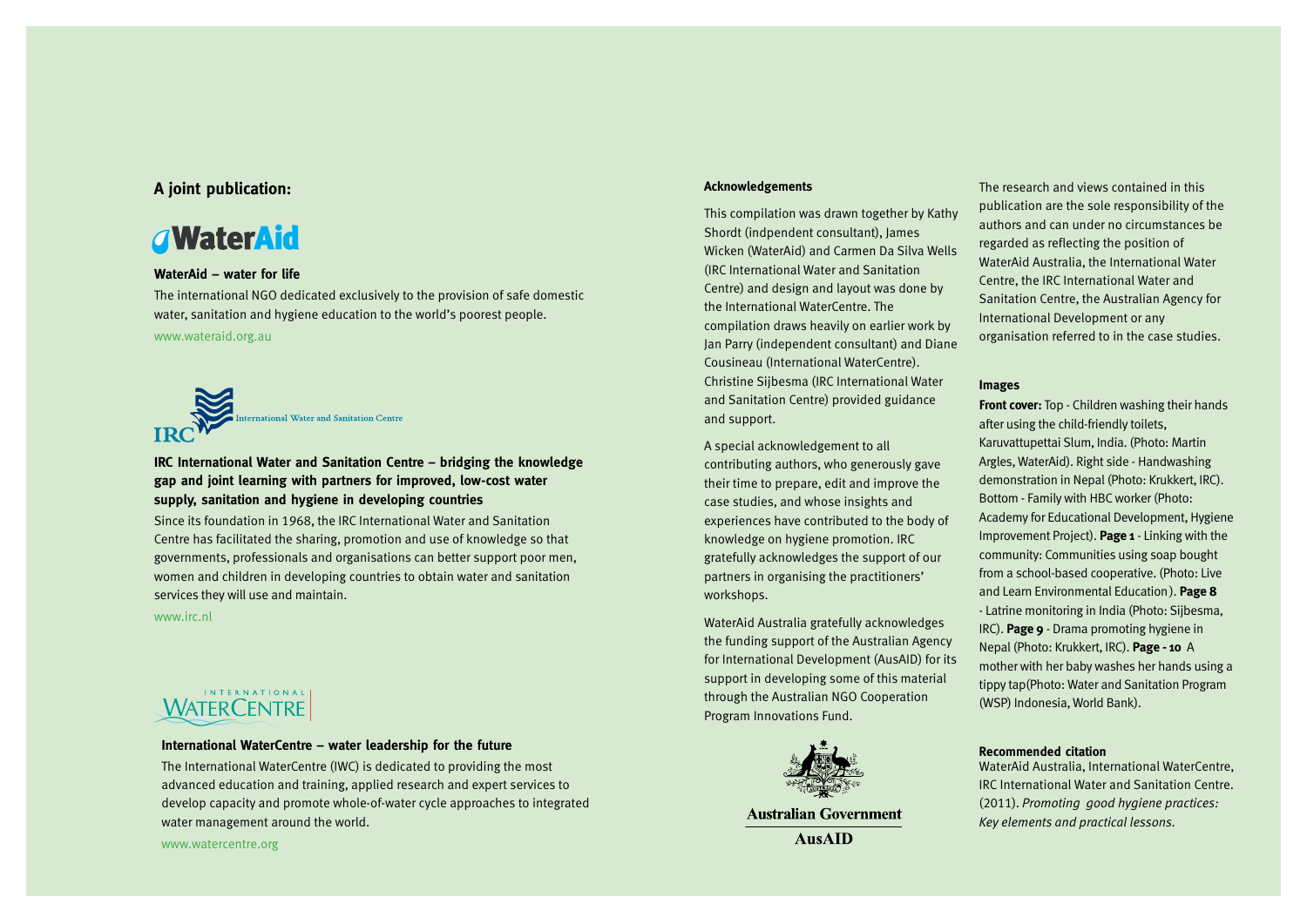# **Overview**

The objective of this compilation is to strengthen the capacity of organisations to design and deliver effective hygiene promotion programs leading to the improved health of communities.

This compilation of three keynote papers and 31 case studies searches for answers to the question: What makes hygiene promotion work? The case studies are written by authors from a wide variety of organisations working in South Asia, South East Asia, the Pacific and Africa. They provide lessons and learnings

from very diverse experiences which are relevant beyond the specific project location, and for programs in other regions too. The case studies were first written for workshops and publications organised by IRC and WaterAid between 2007 and 2010<sup>1</sup>. This compilation draws out a synthesis of key lessons and makes the case studies more accessible by providing a snap shot overview and access on an accompanying CD and a dedicated website at www.irc.nl/foams.

The keynote papers and case studies in this publication provide a wide range of

information, in some depth, about hygiene promotion. All case studies offer practical lessons and tools so that we can reflect upon these experiences, and also consider applying some of the techniques in our own work.

To assist you in deciding what to read, the snapshot provides a brief description of each case study. The final section highlights some of the key learnings and is presented using an adaptation of the FOAM model (Coombes and Devine, 2009). The accompanying CD and www.irc.nl/foams includes the case studies, following the

numbering provided in these tables.

The FOAM model describes four core elements of hygiene promotion programs that all need to be addressed in order to achieve behaviour change. An 'S' has been added to the model here, in order to draw attention to the importance of sustaining behaviour change.

Introduction The key elements of 'FOAMS' are as follows:

**F: Focus** practices and focus groups;

**O: Opportunities** existing in the external environment to practice the behaviour, e.g. soap and water available, gender relations allow the practice;

**A: Ability** to practice, e.g. whether an individual possesses the skills, equipment and time;

**M: Motivation** to practice , e.g. a sense of disgust, to be modern, to be like others, a better life for children;

**S: Sustain and Study** behaviour change; to determine if the behaviour has been sustained to the point of it being habitual.

### Main themes

The case studies are a rich source of learning. Among the main themes that have emerged, four are highlighted here.

### Management and intense support

An undercurrent in many of the case studies is the need for good management. This requires sufficient emphasis on hygiene in WASH and broader health programs, accompanied by skilled and dedicated staff and clear institutional responsibilities. Volunteers, local committees and staff must be trained, consistently supported and supervised. Another requirement is collaboration among people in communities, government, non-governmental and private sector for strong local support. Quality of interventions is a related issue.

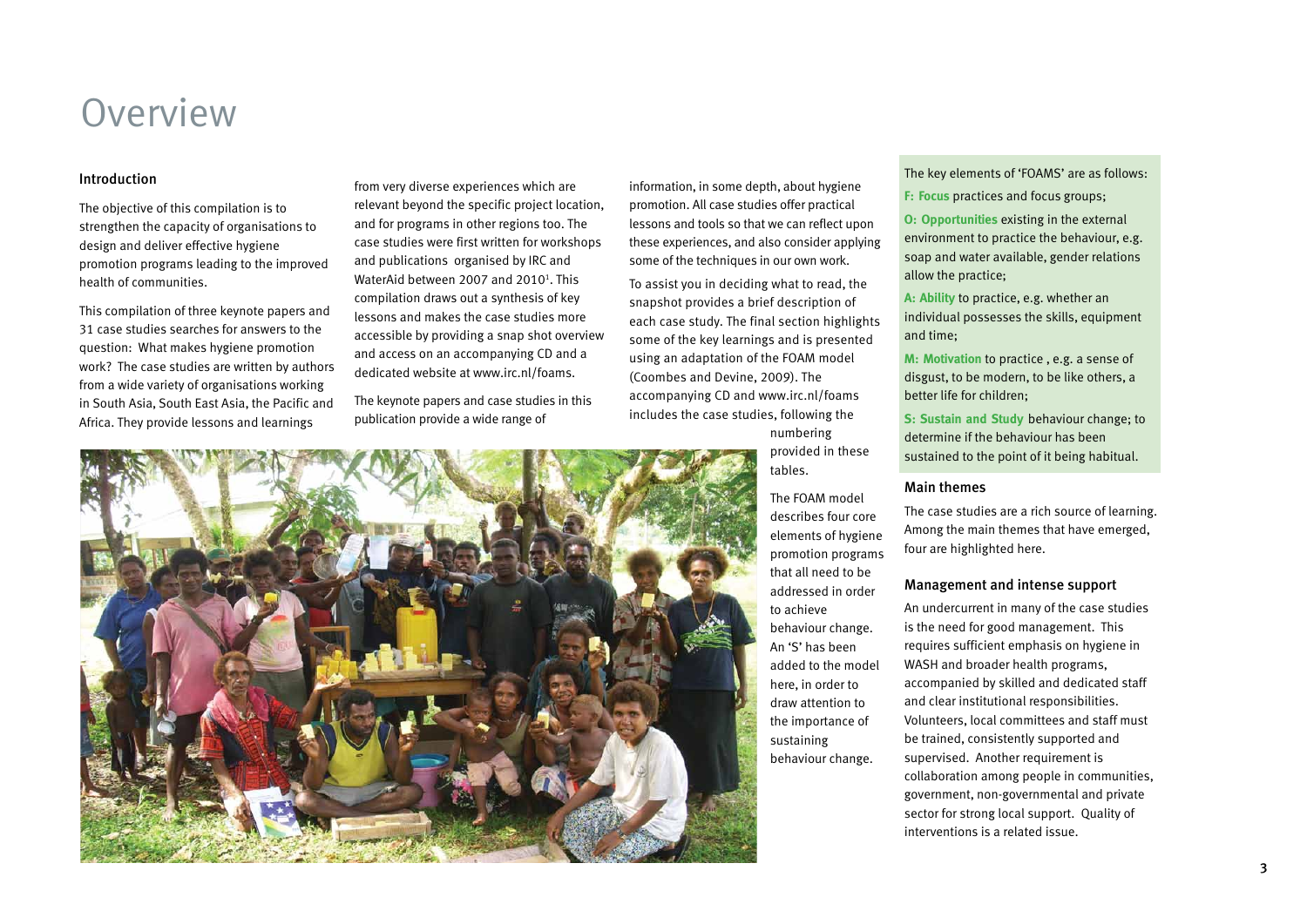For example, are participatory activities really participatory and carried out with sufficient care and skill?

### Motives that matter

Hygiene promotion programmes should understand and target the motives people naturally have for changing hygiene behaviour. Different user groups (women, men, elderly, youth, farmers or shopkeepers, urban or rural households) have different drivers that will motivate them to move from knowledge to actual practice. Examples $^2$  given of using these motives - or drivers – specifically for handwashing with soap are:

- A television commercial which used the idea that there was unseen contamination on hands after visiting the toilet (disgust) and that this would be transferred to the child's food (nurture) - from Ghana
- An affiliation (the need to fit in) message saying: "Is the person next to you washing their hands with soap?" - from UK
- Fear of disease only seemed to motivate handwashing when there was a clear and present danger, for example from cholera.

For other practices, such as having and using a toilet, the drivers differ significantly from those for handwashing. For example, the status that having a toilet gives may motivate men, while the safety and privacy it gives may motivate women. The important point is that studies are needed with each specific target group to determine the most effective drivers. These need not be long and costly, for example focus group discussions with the different target groups split into adopters (for drivers) and non-adopters (for constraints) can quickly provide very useful insights.

### Marketing versus community-based approaches

The first efforts to improve hygiene were conducted in a traditional way: by telling communities - especially women - what to do to improve health and trusting that change in practice would follow. Largely it didn't<sup>3</sup>. So hygiene education was changed to hygiene promotion and two main approaches developed.

One is the social marketing campaign which focuses on one or two major practices and uses formative research through focus group discussions and audience (market) surveys to develop messages that suit target audiences and communicates these messages, usually through mass media, in ways that reach and motivate the audiences.

The other approach, which we call communitybased, uses many methods with groups in communities, including participatory activities, demonstrations, group meetings, trials, group planning activities, and so on. The community, rather than the program, should choose or prioritise the behaviours they want to improve.

Most of the community-based programs work for improvement in several hygiene practices.

Some projects use elements from both approaches. For example, campaigns may also develop interpersonal communitybased communication to promote improved practices. A new publication (Peal, Evans and Van der Voorden, 2010) describing these approaches in detail is: *Hygiene and Sanitation Software. An overview of approaches*, which can be found at www.wsscc.org/node/745.

An important lesson learned for both approaches is the value of focusing on a single or a few behaviours at a time. Fewer practices are more effectively integrated into people's lives; too many are confusing.

### Measuring the real practice

Do people wash hands before eating? Do mothers dispose the faeces of young children safely? It is difficult to measure such personal hygiene behaviours and difficult to learn about actual practices. But we must try to measure in order to learn to promote hygiene better and to know what programs are achieving. Anecdotes, that is stories of success in a particular case, show that hygiene practices can change, but not that everyone in the focus audience is changing. Asking people to report on their own behaviour is not helpful. These self-reports give results that are 2 to 3 times higher than shown by actual observations in

homes<sup>4</sup>. Probably the best way is to use several tools—for example, through observations, spot checks, discussions and group ranking or voting—and compare the information. This is called triangulation and gives far more accurate results.

Conducting impact studies showing the health benefits from hygiene promotion and sanitation programs is complicated, expensive and must be done very carefully to show valid results. We know that if people have the materials and carry out certain practices, their health will be protected. The practices and status of facilities is what should be studied.

### References

1. Sanitation and hygiene practitioners seminar East and Southern Africa, Moshi, Tanzania, 19 – 21 November 2007, Summary report and proceedings IRC 2008: http:// www.irc.nl/page/44019; South Asian sanitation and hygiene practitioners' workshop, Dhaka, Bangladesh, 29-31 January 2008, Wicken, J.; Verhagen, J.; Sijbesma, C.; Silva, C. da; Ryan, P. (2008). *Beyond construction : use by all : a collection of case studies from sanitation and hygiene promotion practitioners in South Asia.* The Hague, The Netherlands, IRC International Water and Sanitation Centre; London, UK, WaterAid: http://www.irc.nl/ page/40450 ; South Asia hygiene practitioners' workshop, Dhaka Bangladesh, 1-4 February 2010, Summary report, IRC 2010: http://www.irc.nl/ page/53555; Learning day on hygiene promotion, Melbourne, Australia, 9 June 2010.

2. *From Semmelweis to Global Handwashing Day: What's the latest on hygiene promotion?*, Dr Valerie Curtis and Case study 18 *Designing evidence-based communications programs to promote handwashing with soap in Vietnam*, Nga Kim Nguyen

3. Case study 14 *Journey towards changing behaviour: Evolution of hygiene education in Bangladesh*, Rokeya Ahmed

4. Case Study 27 *Measuring hand washing behaviour:*  4 *Methodological and validity issues*, Lisa Danquah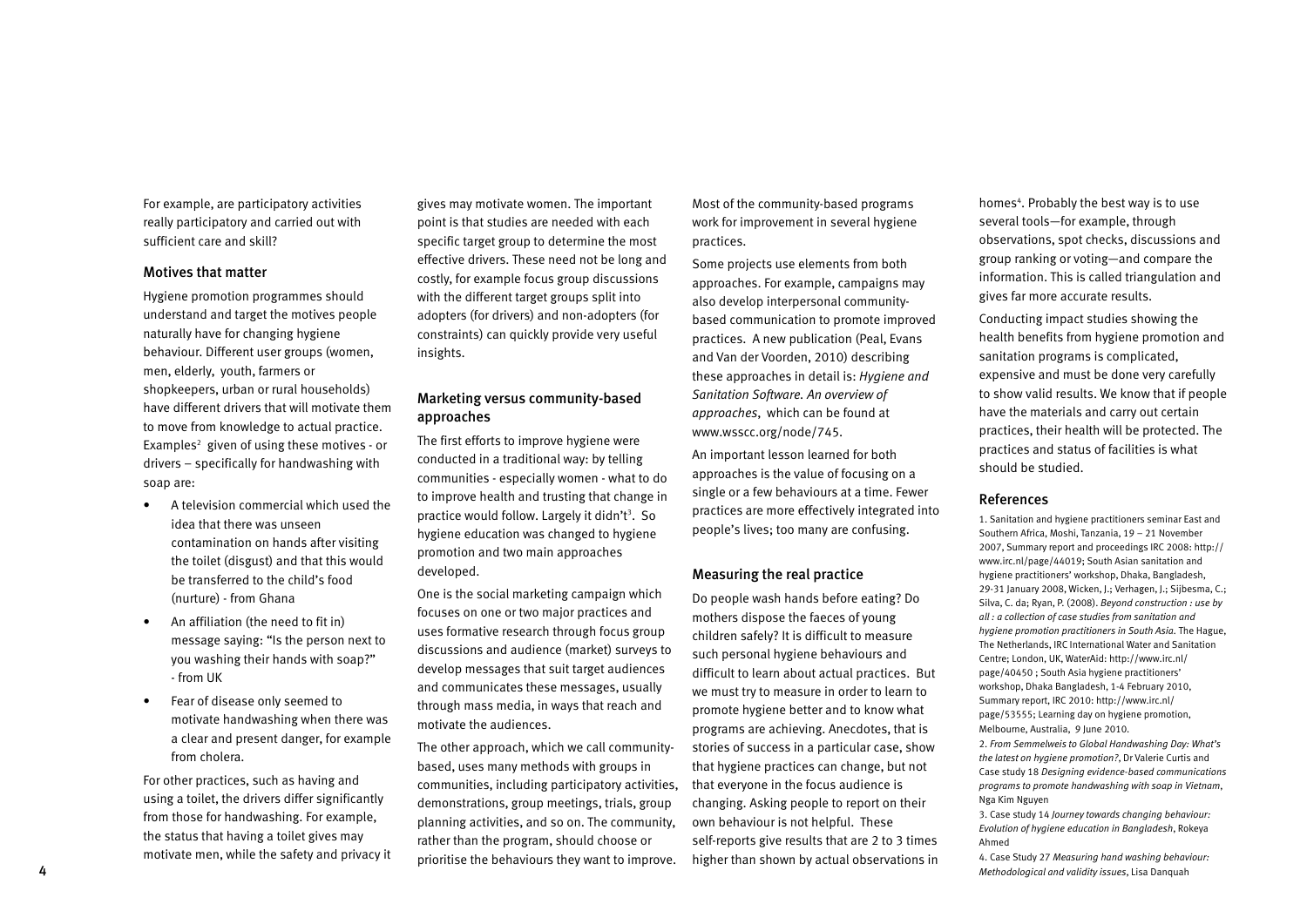## **A snapshot of the case studies: Discover what you would like to read**

### **Keynote papers**

### **The case studies**

#### **1 From Semmelweis to Global Handwashing Day: What's the latest on hygiene promotion?**

#### *Dr Valerie Curtis, The Hygiene Centre, London School of Hygiene and Tropical Medicine*

*A presentation of the latest information and data from epidemiologists and behaviour change scientists about hygiene behaviour change.* 

### **2 Coming into its own: Hygiene promotion for development**

#### *Dr Christine Sijbesma, IRC International Water and Sanitation Centre*

*An overview of the benefits of improved hygiene for development and analysis of approaches taken in hygiene promotion programs to answer the question: what can or should NGOs do?*

### **3 Hygiene promotion in South Asia: Progress, challenges and emerging issues**

#### *Andy Peal*

*An overview of hygiene and behaviour change approaches and experiences in the sector, with focus on South Asia.*

### **Community-based approaches**

**1 Volunteering for water, sanitation and hygiene behaviour improvements** 

 *Timor-Leste national community health program*

#### *Heather Moran, BESIK (Bee Saneamentu no Ijene iha Komunidade)*

- *• The government policy on health promotion utilising volunteer Family Health Promoters to extend the reach of behaviour change initiatives*
- *• Family Health Promoters as hygiene role models*
- *• Making and marketing local herbal soaps to increase demand for soap*
- *• How to support a cadre of volunteer health promoters*

### **2 Stories from rural hygiene promoters in Vanuatu: PHAST, tippy taps and working with men and women**

*Vanuatu lessons learned from the islands of Tanna and Santo*

*Gabrielle Halcrow and Joanne Crawford, International Women's Development Agency; Jocelyn Loughman, World Vision Vanuatu*

- *• A local adaptation of PHAST (Participatory Hygiene and Sanitation Transformation), and the development of community action plans*
- *• Climbing the 'Handwashing Ladder' and the use of Tippy Taps*
- *• Working with women and men to promote hygiene*

### **3 Beyond tippy-taps: The role of enabling products in scaling up and sustaining handwashing**

*International and Vietnam design study*

*Jacqueline Devine, Global Scaling Up Handwashing Project, Water and Sanitation Program*

- *• Enabling factors improving opportunity for handwashing initiatives as well as motivation*
- *• Development of handwashing stations and tippy-taps for convenient access to water and soap*
- *• Case study from Vietnam on rural handwashing stations*

### **4 Tugeda Uime Waka for Helti Komuniti (together we work for healthy communities)**  *Solomon Islands remote rural communities Sarah Davies and Donna Webb, Australian Red Cross*

- *• Use of PHAST, particularly community action planning*
- *• Success and challenges in the implementation of PHAST participation of women, incentivising and training volunteers*
- *• Impact of hygiene promotion on local level conflicts*
- **5 Community health club approach: Case study of Katakwi in Uganda**

*Uganda rural communities and displaced people'scamps*

*Otai John Justin, Ministry of Health, Environmental Health Division*

- *• Multi-purpose clubs which have a hygiene component*
- *• Health clubs integrate hygiene, sanitation, social activities and income generation*
- *• Assessment of some results*

### **6 Contributions of Village WASH Committee in breaking the cycle of unhygienic behaviours in rural Bangladesh**

*Bangladesh 39,000 rural communities and small towns Babar Kabir, BRAC* 

- *• Hygiene promotion through Village WASH Committees: needs assessment, local planning, roles of women*
- *• Hygiene promotion as the "backbone" of the WASH program*

### **7 The Role of Imams and different institutions in hygiene promotion of BRAC WASH program**

*Bangladesh mobilization in large-scale program*

### *Babar Kabir, BRAC*

*Three communication aspects of hygiene promotion:* 

- *• Specificially for men, series of talks by religious leaders on hygiene, sanitation and the position of women*
- *• School hygiene promotion (including menstrual education in secondary schools)*
- *• Promotion of hygiene through folk media*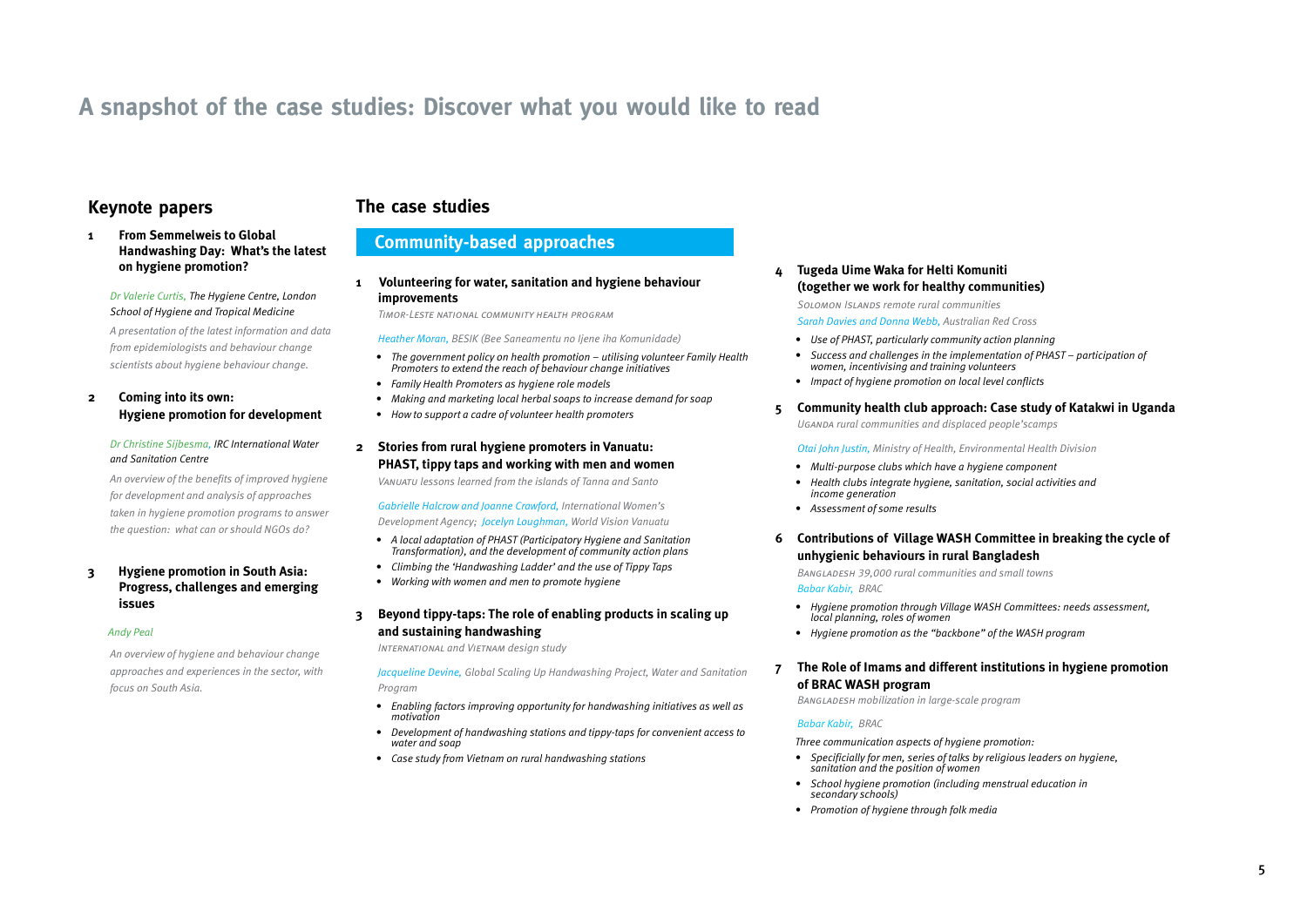## **A snapshot of the case studies: Discover what you would like to read**

### **8 Participatory community hygiene education in Dhaka slums: DSK experience**

*Bangladesh large-scale program in urban slums*

#### *Ranajit Das, Dushtha Shasthya Kendra (DSK)*

- *• Participatory design and assessment with community groups in informal slum neighbourhoods*
- *• 6-step implementation program using many community channels*
- *• Evaluation study of behavioural change through observations as well as questionnaires*

#### **9 The practice of handwashing**

*Bangladesh large-scale project rural and towns*

#### *Laboni Shabnam, Dhaka Ahsania Mission, SSARA project*

- *• Large scale mobilization for handwashing among 1.5 million people, 300 schools, markets, food shops*
- *• Post-assessment of handwashing practice before eating and after defecation*
- *• Recommendations for future actions*

#### **10 Hygiene Improvement Project: Why WASH Matters**

*Ethiopia, Kenya, Uganda, Tanzania*

#### *Renuka Bery, Julia Rosenbaum, Eleonore Seumo, Hygiene Improvement Project/ Academy for Educational Development and Elizabeth Younger, Hygiene Improvement Project/ Manoff Group*

- *• Hygiene for people living with HIV or AIDS and their families*
- *• Why WASH needs to be fully integrated in existing HIV/AIDS programs*
- *• Trials of improved practice: negotiating with families to improve hygiene behaviour*
- *• Small do-able actions: easy steps for behavioural change*

#### **11 Menstrual hygiene: Breaking the silence**

*Bangladesh national* 

*Rokeya Ahmed, WaterAid Bangladesh*

- *• How menstrual hygiene programming was started with partner organizations in Bangladesh*
- *• Development of IEC materials and design modifications of toilets*

### **12 Freedom of mobility: Experiences from villages in the states of Madhya Pradesh & Chhattisgarh India**

*India rural communities*

#### *Maria Fernandes, WaterAid in India*

- *• Survey results related to menstruation and menstrual hygiene, knowledge and practice*
- *• Local best practices in the promotion, production, distribution and sale of sanitary napkins in rural areas*
- *• Costs and micro-credit for production by women*

#### **13 Hygiene promotion for men: Challenges & experiences from Nepal**

*Nepal rural and isolated communities*

*Ingeborg Krukkert, Carmen da Silva Wells, IRC and Yubraj Shrestha, Mangal Dash Duwal, Nepal Water for Health (NEWAH)* 

- *• Why men should be involved in hygiene promotion*
- *• Encouraging men's responsibility in hygiene improvements with a multi-step strategy and participatory training*
- *• Need for effective field support for rural staff*

### **14 Journey towards changing behaviour: Evolution of hygiene education in Bangladesh**

*Bangladesh review of hygiene programs from 1970s to 2008*

#### *Rokeya Ahmed, WaterAid Bangladesh*

- *• Review of main hygiene programs in Bangladesh (SAFER, SOCMOB, IPE-CTLS, SHEWA and so on) over the past 3 decades*
- *• Shifting from hygiene education to hygiene promotion*
- *• Details of strategies and tools of the programs are shown in annexes*
- *• Challenge of coordination among NGOs*

### **15 Thirty-five years of searching for answers to rural sanitation and hygiene in Bhutan**

*Bhutan reflections on national program*

#### *John Collett, SNV Bhutan*

- *• Bhutan's achievements in water and sanitation over past 35 years*
- *• Challenges in achieving desired impacts, given continuing high mortality and morbidity*
- *• Importance of hygiene behaviours and promotion and suggestions on program management*

### **Campaign approaches**

### **16 Public-Private Partnership for Handwashing with Soap in Indonesia**

*Indonesia national level program*

*Ida Rafiqah and Isabel Blackett, Water and Sanitation Program (WSP), World Bank*

- *• The role of the private sector in the partnership*
- *• How to link private sector with government agencies for handwashing promotion*
- *• Campaign materials for partners to use to promote handwashing*

### **17 The development of an entertainment education program to promote handwashing with soap among primary school children in Vietnam**

*Vietnam national campaign and 512 schools*

*Nga Kim Nguyen, The Vietnam Handwashing Initiative, Water and Sanitation Program (WSP), World Bank*

- *• Development of a national handwashing campaign using mass media and interpersonal communication channels*
- *• How to conduct formative research for school children*
- *• School-based interpersonal communication activities to complement a national campaign*
- *• Details of research and assessments*

### **18 Designing evidence-based communications programs to promote handwashing with soap in Vietnam**

*Vietnam campaign targeting mothers*

*Nga Kim Nguyen, The Vietnam Handwashing Initiative, Water and Sanitation Program (WSP), World Bank*

- *• Developing handwashing campaign for mothers, integrating mass media and interpersonal communications*
- *• Practical advice on management, consumer research and pre-testing*
- *• How to incorporate research findings into the design of social marketing campaigns*

### **19 Global Handwashing Day and beyond**

*International with examples from individual countries*

#### *Ann Thomas, UNICEF*

- *• What helped to make the Global Handwashing Day (GHD) a success*
- *• How to improve public-private partnerships*
- *• Establishing the differences between advocacy, education and behaviour change*
- *• Harnessing the momentum of GHD to achieve longer-term success*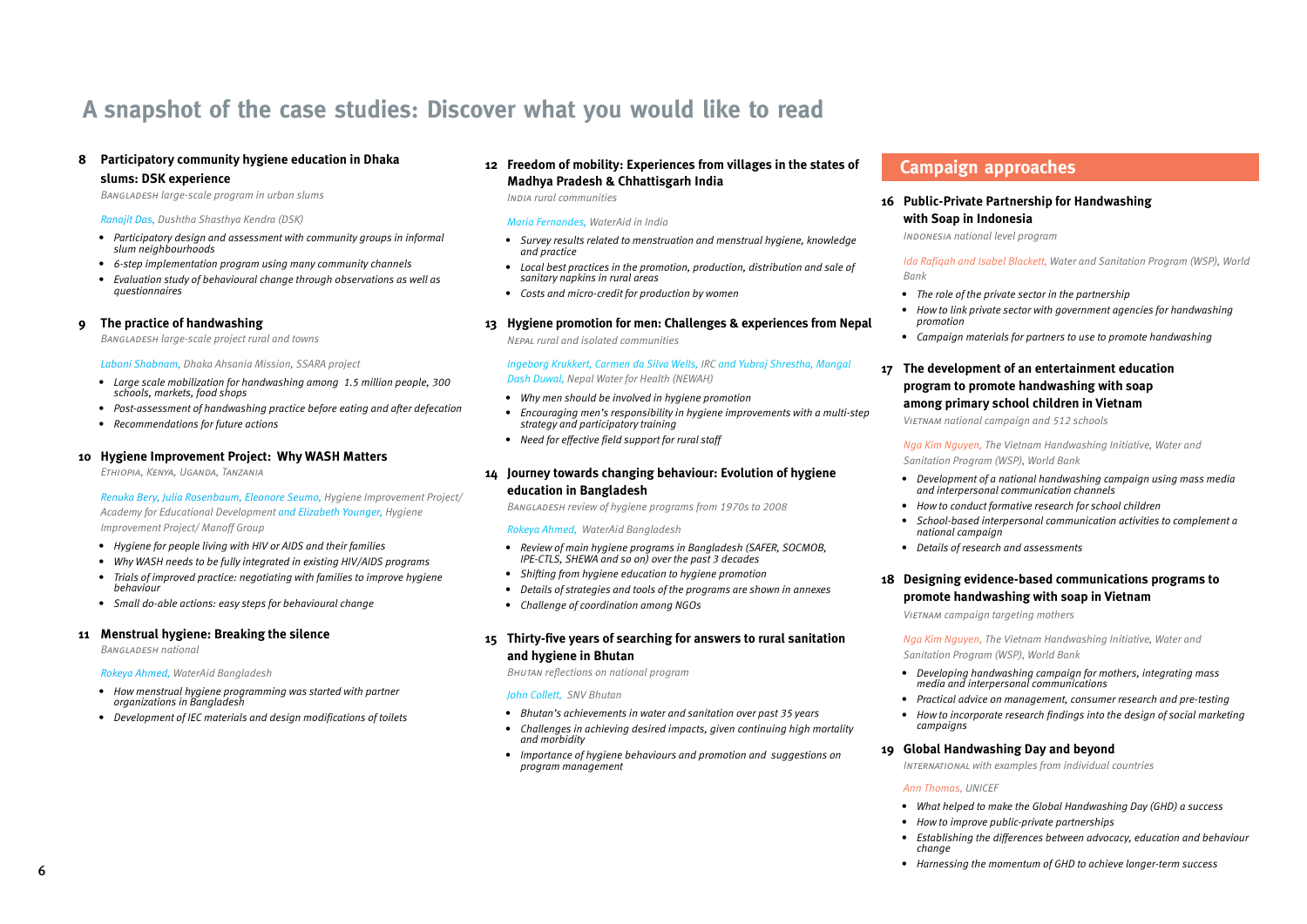### **Focus on schools and children**

### **20 Student-led hygiene promotion and empowerment in rural schools in the Western Pacific: A photo story**

*Fiji, Vanuatu and the Solomon Islands rural schools*

*Christian Nielsen, Live and Learn Environmental Education* 

*• Photos illustrating participatory techniques to facilitate active learning on topics relating to good hygiene behaviour*

#### **21 Who is responsible for soap in Pakistani school toilets?**

*Pakistan urban schools*

*Syed Ayub Qutub, Pakistan Institute for Environment-Development Action Research (PIEDAR)*

- *• Study of handwashing, toilet use and maintenance of school facilities*
- *• Use of triangulated tools to study handwashing*
- *• Highlights importance of committed school administration and management*

#### **22 Real involvement, real participation**

*Papua New Guinea rural schools*

#### *Miriam Layton and Steve Layton, ATprojects*

- *• Breaking down the stigma surrounding girls' monthly menstruation*
- *• Use of Knowledge Sharing Workshops to enable end-users (girl students) to develop products to meet their needs*
- *• Development of a simple low-cost washing facility to enable girls to practice menstrual hygiene in rural schools*

### **23 A strong foundation: Revising Cambodia's National School Health Curriculum to prevent and control intestinal worms**

*Cambodia national school curriculum development*

*Leng Wannak and Aminuzzaman Talukder, Helen Keller International – Cambodia, Pen Saroeun, Ministry of Education, Youth and Sport (School Health Department) , Kim Koporc, Children Without Worms*

- *• The process and findings from a curriculum review and situation analysis*
- *• Survey revealing levels of knowledge about preventing worms among school children and teachers*
- *• Recommendations on management and coordination in the national program*

### **24 Jakarta's impoverished kids lesson series: 10 take-home hygiene messages**

*Indonesia urban slums of Jakarta*

*Mindy Weimer, Yayasan Tirta Lestari and Mita Sirait, WatSan Action*

- *• Non-formal education for very poor children 8-12 years*
- *• A series of 10 lessons on personal and household hygiene, with questions and activities*

### **25 Youth spearheading hygiene and environmental awareness: Kiambu Experience**

*Kenya, Nairobi slum area*

*Ruth N. Nzomo, Maji na Ufanisi (MnU)*

- *• Mobilizing youth and organizing youth club, children's club*
- *• Participatory training and planning with PHAST in inner-city Nairobi*

### **Research and monitoring**

### **26 Beyond traditional KAP Surveys: Need for addressing other determinants of behavioral change for more effective hygiene promotion**

*Pakistan Swat district*

*Mohammad Riaz, Mercy Corps, and Farooq Khan, North West Development Associates*

- *• Schools and child-to-child program*
- *• Need to learn about pre-disposing and enabling factors for adequate planning*

### **27 Measuring hand washing behaviour: Methodological and validity issues**

*Bangladesh study of handwashing practices in rural areas*

#### *Lisa Danquah, University of Southampton, UK*

- *• Research that compares the accuracy of tools for measuring handwashing practices (observation, spot-checks, self-reporting, demonstration)*
- *• Self-reporting about personal behaviours is less useful than other tools*

### **28 A study on personal and home hygiene in flood prone communities in the Philippines**

*Philippines Hygiene practices in flood prone communities in 2 provinces*

*Lyn Capistrano, Philippines Center for Water and Sanitation*

- *• Case studies of existing positive hygiene practices that can be built upon in developing hygiene programs*
- *• Many practices are borne from necessity, context specific in difficult environmental circumstances*
- *• Hygiene including aspects related to emotional and spiritual health*

### **29 Assessment of hygiene communication plan in the aftermath of the 2005 earthquake in Pakistan**

*Pakistan Isolated area of 2005 earthquake* 

#### *Farooq Khan, Rabia Syed, North West Development Associates and Rutger Verkerk and Deirdre Casella, IRC*

- *• Assessment, one year after a major earthquake, of hygiene promotion activities and products provided*
- *• What was the assessment strategy and the specially adapted tools*
- *• Detailed recommendations for hygiene promotion and products in emergency situations*

### **30 Assessing and addressing hygiene issues of internally displaced persons of Swat, Buner and Dir**

*Pakistan Displaced people in North West Frontier Province*

#### *Syed Shah Nasir Khisro, Integrated Rural Support Program*

- *• Hygiene promotion with water and sanitation for internally displaced people*
- *• 5-step process to develop hygiene interventions in difficult circumstances*
- *• Includes attention for menstrual hygiene among women*

### **31 Stages of hygiene monitoring: An operational experience from Nepal**

*Nepal program monitoring*

#### *Om Gautam, Barat Adhikari, Kabir Rajbhandari, Oliver Jones, WaterAid Nepal*

- *• Monitoring experiences of WaterAid Nepal and its partners*
- *• 7-step monitoring process is described*
- *• Examples and learnings are provided*

### **Other case studies with major monitoring or research components are: 8, 9, 17, 18, 21 and 23.**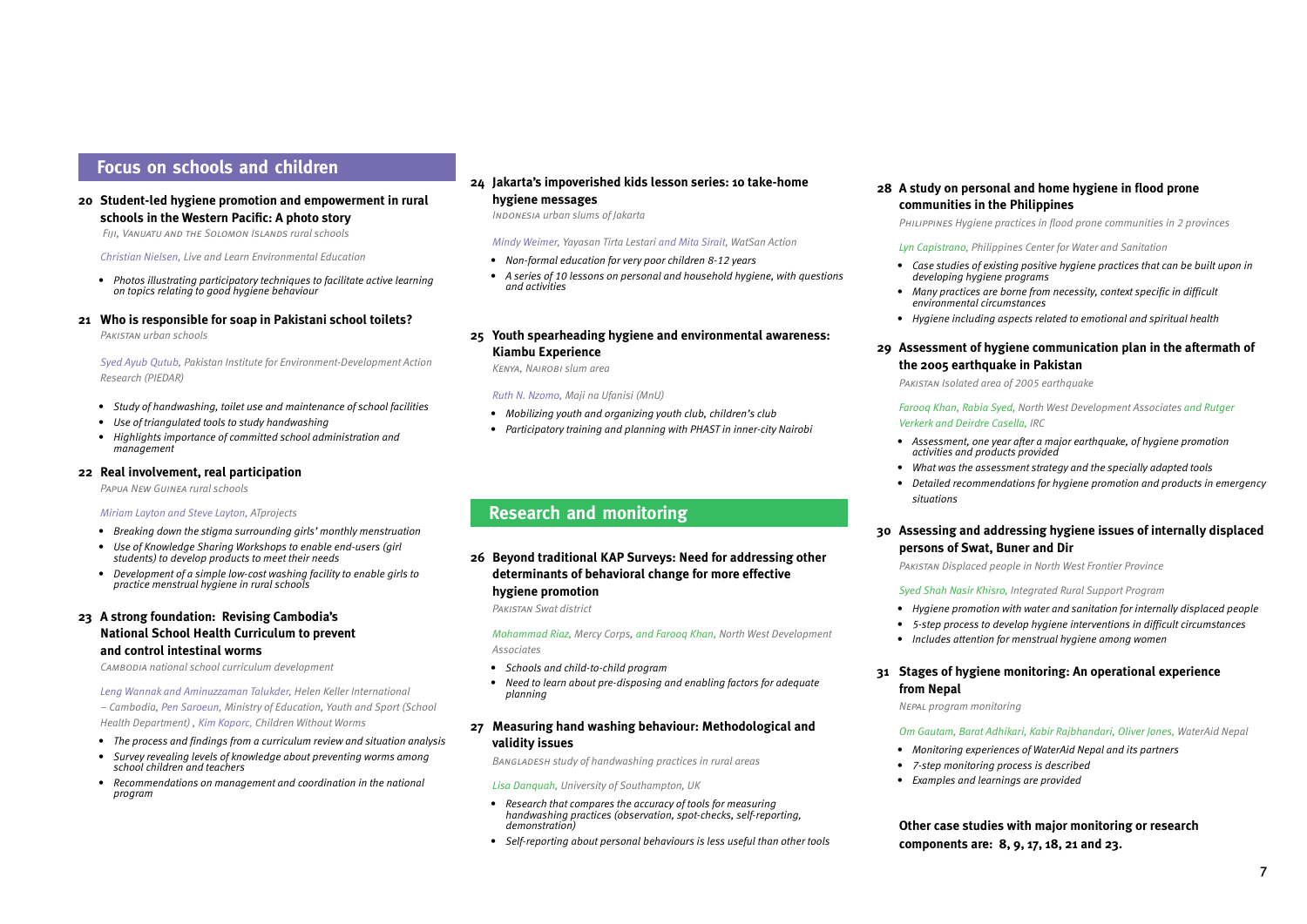# Key lessons learned from the case studies and keynote papers

The key learnings from the 31 case studies are presented below using the FOAMS model (adapted from Coombes and Devine, 2009)

## **Focus**

### Know your Focus groups

- Understand the environment in which practices occur. Programs should begin with research or should assist communities to do self-assessments of their situation. The research and assessments lead to identifying good and bad practices, coming up with solutions and making plans to promote the good and change the bad. This is in line with the concept of targeted hygiene: identifying high-risk situations for transmitting pathogens in homes and communities and promoting feasible and appealing practices. Use this information to design programs and monitor behaviour change.
- The research and assessments also ask: Who can influence and support behaviour change? What would motivate behaviour change? What drivers motivate change other than health? Whose behaviour are we trying to change? Mothers? Fathers? Men? Children? Adolescents? Select one or a few focus groups.

**Case study 17; Case study 23; Case study 26; Case study 28**

• Consider gender. Who controls finance for hygiene and sanitation in households? Are men committed to improving hygiene? Hygiene promotion for men can result in more support for hygiene in the household and more recognition of the hygiene-related work undertaken by women in the home. Related issues are: Are women heard in planning and committees? Are there male and female field staff?

**Case study 2; Case study 12; Case study 13**

### Prioritise practices and avoid message overload

- Four clusters of hygiene practices are known to have the greatest impact on people's health<sup>1</sup>, especially children's: (1) handwashing with soap, (2) safe disposal of human excreta by all, (3) keeping drinking water safe from source to mouth, and (4) using enough water for hygiene. As hygiene is context-specific, other practices may also be important in a particular situation, for example, food hygiene, control of animals around the home, disposal of the dead.
- An important lesson learned is the value of focusing on a single or a few behaviours at a time. Fewer practices are more effectively integrated into people's lives. **Keynote paper 1; Keynote paper 2**

• A campaign or social-marketing approach is suitable for promoting one specific hygiene practice such as washing hands with soap. A campaign needn't always be organised at a national level, it can be delivered to a smaller target population such as at the district level. **Case study 16; Case study 17**

• Most of the community-based programs work for improvement in several hygiene practices, using participatory methods with target groups. Community members are helped to discuss, negotiate, and jointly identify problems and solutions for adoption of priority hygiene behaviours. For behaviour change, the idea is to focus not on messages, but on active understanding of high risk behaviours and good practices. The participatory activities and communication need to be of good quality, to motivate and empower the target groups, including the poor.

• Behaviour change programs such as PHAST (and others such as SARAR and MPA Methodology for Participatory Assessments) can be adapted to the local context. PHAST does not have to rely on health messages alone, but should instead focus upon target behaviours that will resonate strongly with the local audience.

**Case study 2; Case study 5; Case study 8; Case study 25**

• Many projects combine some elements of mass media and campaigns together with interpersonal community-based approaches to promote improved practices. For example, the Vietnam Handwashing Initiative is an example of an evidence-based communication campaign for handwashing with soap which also has interpersonal communication activities with mothers and participatory school programs with children. The communitybased BRAC program used mass communication channels through religious institutions and through theatre groups.

**Case study 7; Case study 18**

• Several case studies focused on the management of menstrual hygiene. These cases combine intensive education with the development of small scale enterprises for the production and sale of menstrual products. As with other programs, it is important to invest time in finding out about current practices and identify what can be changed and how. **Case study 11; Case study 12; Case study 22; Case study 30**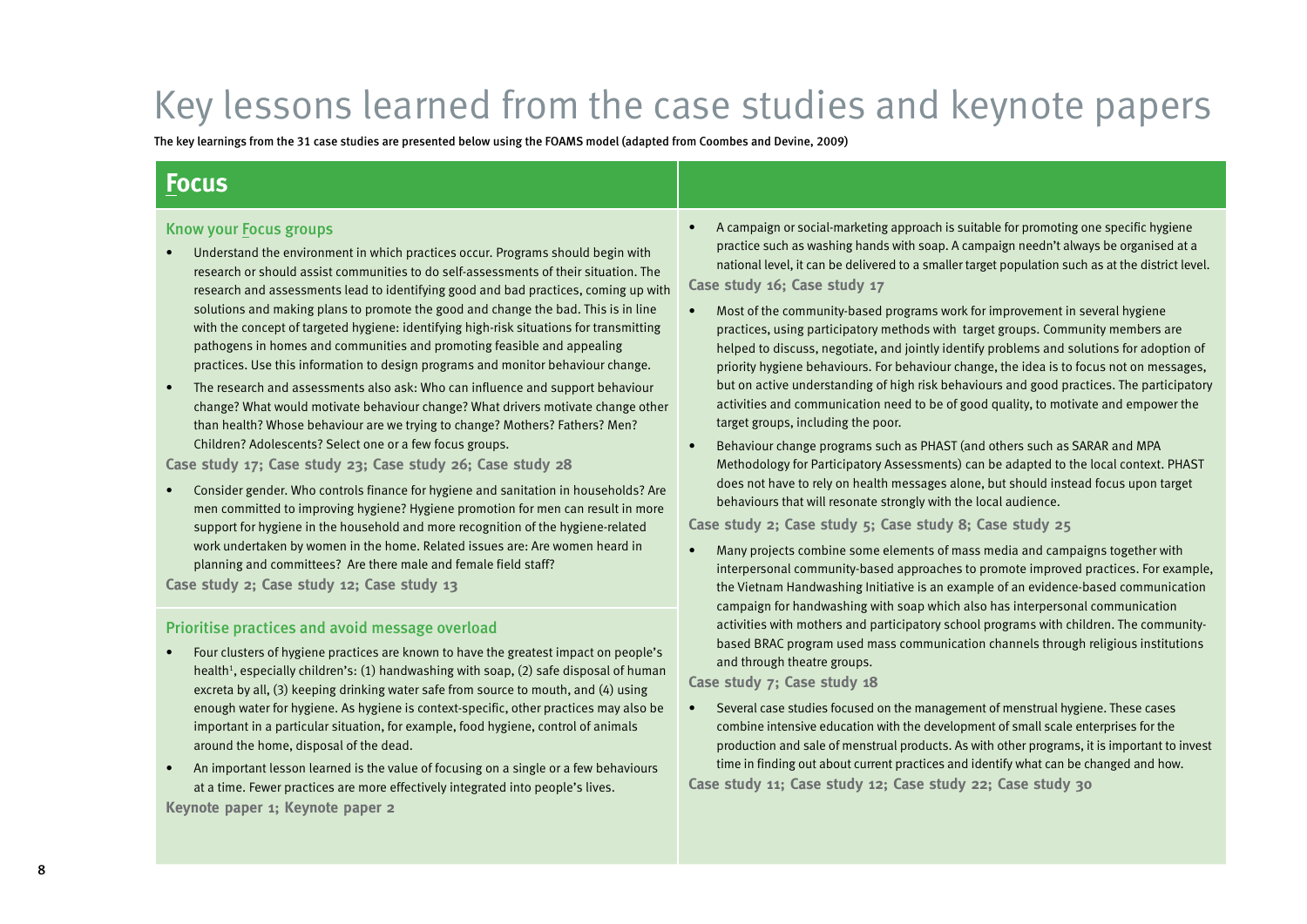## **Opportunity - in the external environment**

### Ensure that there is Opportunity to change behaviour

### Opportunity at the household and community level:

• People must have the opportunity to try out new behaviours and this requires certain enabling factors such as sufficient water, toilets, acceptable and affordable products as well as social support in the environment. For example, when households have a convenient and logical place where all handwashing materials are available, then actual handwashing practice is better. Building low-cost (or no cost) handwashing stations can help individuals take the step from simply understanding the importance of handwashing, to actually practicing handwashing with soap.

**Case study 3; Case study 22**

### Opportunity at the institutional level:

• For hygiene behaviour change to be successful in integrated WASH programs, there must be a specific hygiene promotion strategy, a dedicated budget for hygiene, an M&E component for behaviour change and adequate skilled staff. The responsibilities of institutions and staff must be clear. Who really deals with hygiene in the government, in water programs and schools? Cooperation among government and NGO agencies should ideally be coupled with clear institutional roles.

**Case study 1; Case study 14; Case study 15; Case study 21**

• Volunteers often are at the centre of hygiene promotion activities, for example, as promoters or members of WASH or health committees. Effective hygiene promotion requires well-trained and supported promoters who help bring about change through community action-planning and follow-up. This crucial role needs to be valued and incentivised, for example through encouraging a career structure for volunteers to gradually enter paid positions. Similarly, the members of WASH committees need continuing support and capacity building.

**Case study 1; Case study 6; Case study 8**

• Success of hygiene promotion depends on the quality and commitment of field staff. Their difficult work needs to be valued. This should include repeated staff training on hygiene promotion, on-site supervision and discussions in staff meetings on problems that arise in their work.

### **Case study 1; Case study 4; Case study 13**

• Consider the value of partnerships with the private sector, for example, food companies, banks and mobile phone companies, soap manufacturers, small manufacturers of menstrual pads. Private companies are not usually natural partners for governments and NGOs, but there is huge potential to raise awareness about hygiene through partnerships with private companies at the national and local level. Companies can market and mobilise their customer base at a rate and speed which is hard for an NGO to achieve. Specific events such as Global Handwashing Day can represent an opportunity for partnership. Partnerships need to be built in a way that protects negative developmental effects; for example, do not crowd out small, local soap producers.

**Case study 16; Case study 17; Case study 19**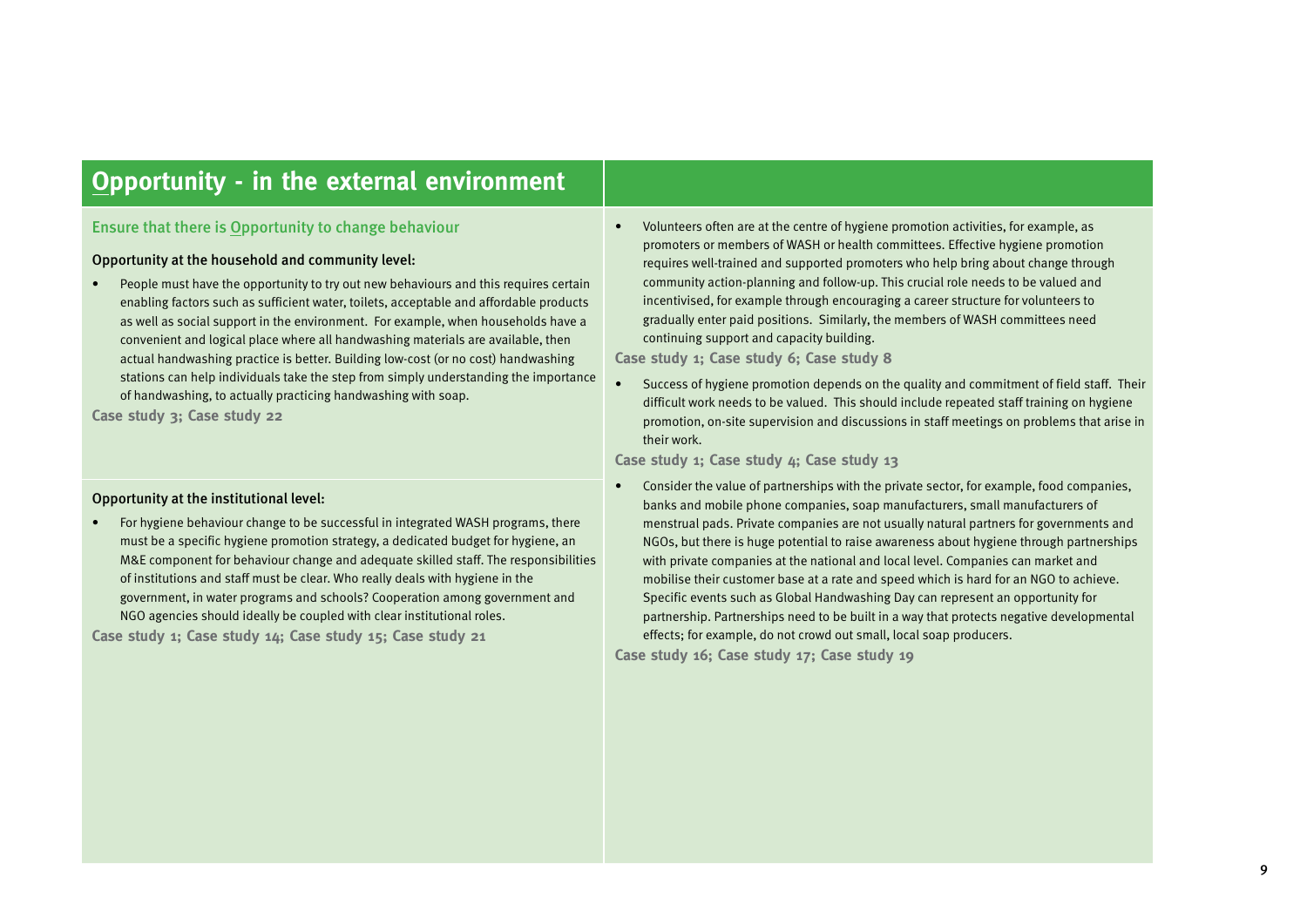## **Ability**

Enable adults and children to acquire the Ability to practice good hygiene behaviour

- Programs now go beyond traditional training about how to carry out new practices. Some examples are:
	- Community role models can ignite interest among households to build their own handwashing station. Community facilitators can show how to build a simple tippy-tap, or a plastic storage bucket with lid and tap, or make and market soap or menstrual pads.
	- Participatory methods help community people to understand good and risky local hygiene practices, and to plan, implement and monitor local action plans.
	- Focus on small, easy, sequential steps, 'do-able' actions. Gradual change is easier to achieve. Move from the least desirable to the ideal practice, for example, by moving up the hygiene ladder. Negotiate with people to trial out new practices and discuss their good and bad experiences after these trials.

**Case study 2; Case study 5; Case study 8; Case study 10; Case study 25** Be careful and slow to fund the development of new Behaviour Change Communication (BCC) materials. These materials are usually in plentiful supply but are often not used or not used as intended. Find out what exists before re-inventing the wheel. Promoters and teachers need good training and practice to use materials effectively.

**Case study 17; Case study 18; Case study 23**

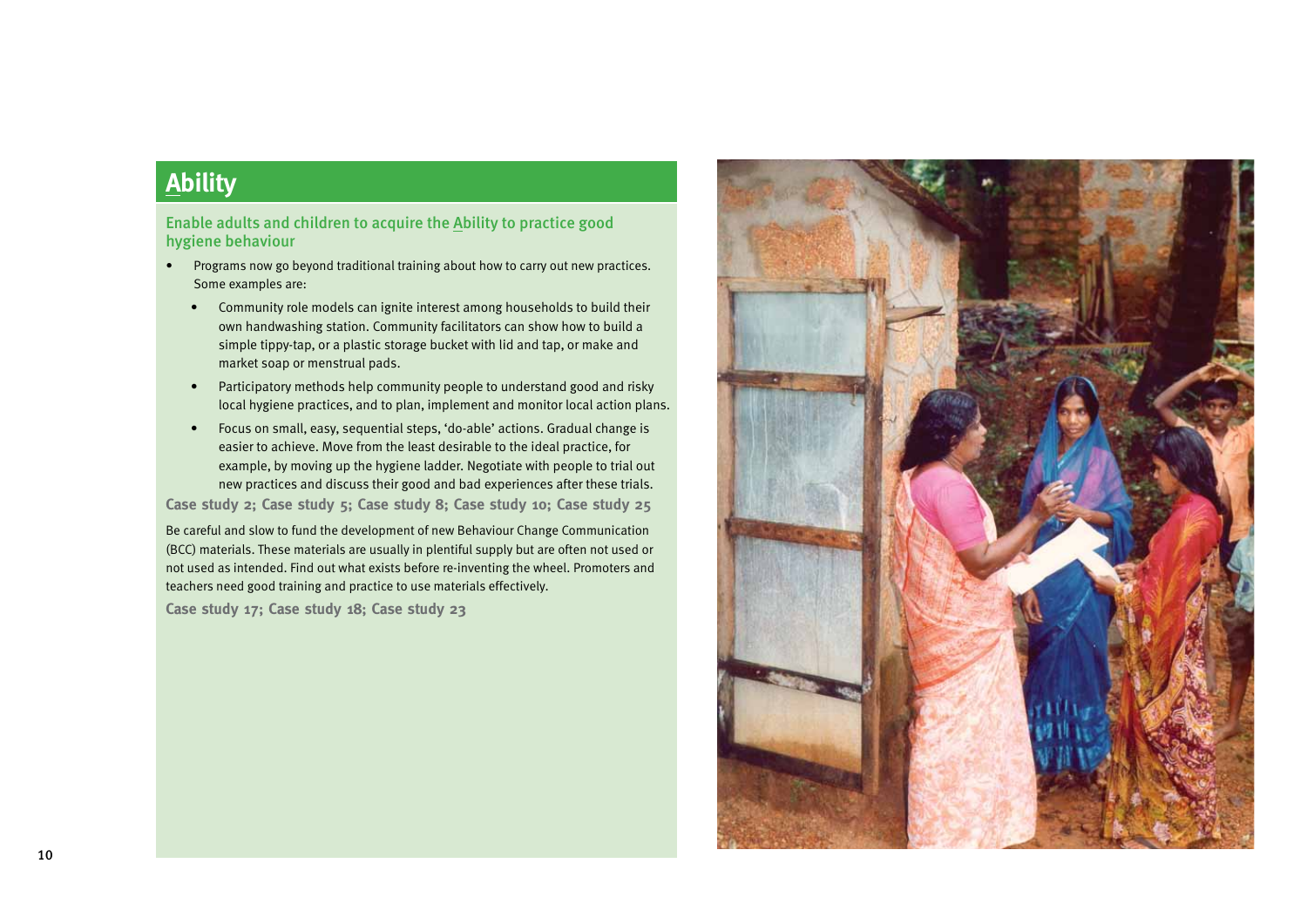## **Motivation to practice**

Motivate new behaviours drawing upon the specific drivers of change, not just health. Move from knowledge to practice.

• Powerful drivers for behavioural change are: the feeling of disgust, the need to protect children (nurture), the need to fit in (affiliation), comfort, and the need to attract others (attraction). The fear of disease, or improved health, is not the only or strongest driver for practicing good hygiene behaviours. It is important to take time to understand the local "drivers of change" before designing hygiene promotion programs.

**Keynote paper 1; Case study 16; Case study 18**

• Health motivation comes from participatory assessments of good and risky local conditions and practices, through a process of learning from peers, not from top-down education. Outsiders can facilitate learning, not enforce it.

### **Case study 14**

- Mobilize key leaders and their institutions to support an improved practice and to communicate it through their local groups. The groups can include: religious leaders/ Imams, local politicians, village WASH committees, health volunteers, youth groups, children from schools, women's groups and savings groups, health institutions, vendors/retailers and so on.
- Many programs set up new WASH or health committees whose activities include hygiene promotion. These committees require careful selection, good training and continuing support. There is a possible conflict between committees setting their own plans while, at the same time, being told to carry out work decided by others. The sustainability of these committees is an open question.

**Case study 6; Case study 7; Case study 8**

- Many case studies have a school component (Case studies 7, 8, 17, 19, 20 to 26) and give many interesting examples of child-centred, participatory learning approaches, including activities that are fun for children to promote hygiene behaviours and children's leadership.
- The success of the school health program depends on enabling factors that include durable toilets, good water supply and, very importantly, strong support from the teachers and education authorities for maintenance of facilities. For school programs to succeed, the facilities must be clean, maintained and soap must be available.

**Case study 21**